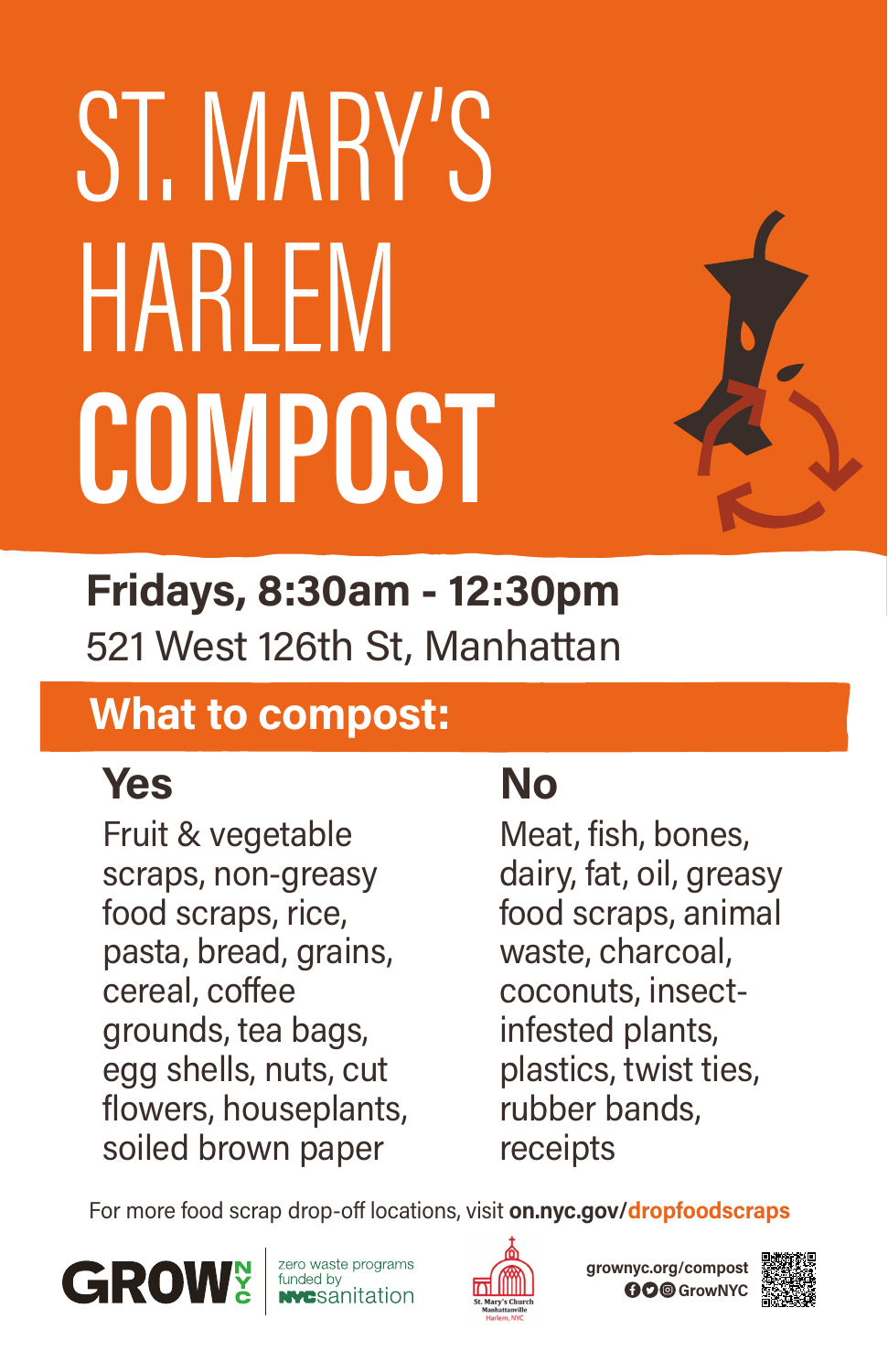**GO**@GrowNYC grownyc.org/compost



#### Lo que se puede compostar:

Trozos de fruta, verdura, y comida no grasosa, arroz, pasta, pan, granos, cereales, restos de café, bolsitas de té, cáscaras de huevo, nueces, flores cortadas, plantas de interior, productos de papel marrón sucios

# ST. MARY'S HARLEM COMPOSTAJE



521 West 126th St, Manhattan Viernes, 8:30am - 12:30pm

#### Sí

Carne, pescado, huesos, lácteos, grasa, aceite, restos de comida grasosa, desechos animales, carbón, cocos, plantas infestadas de insectos, plásticos, ataduras, gomas elásticas, recibos

Para saber más lugares de entrega de desechos de comida, visita: on.nyc.gov/dropfoodscraps



zero waste programs funded by<br>**NYC**Sanitation



#### No